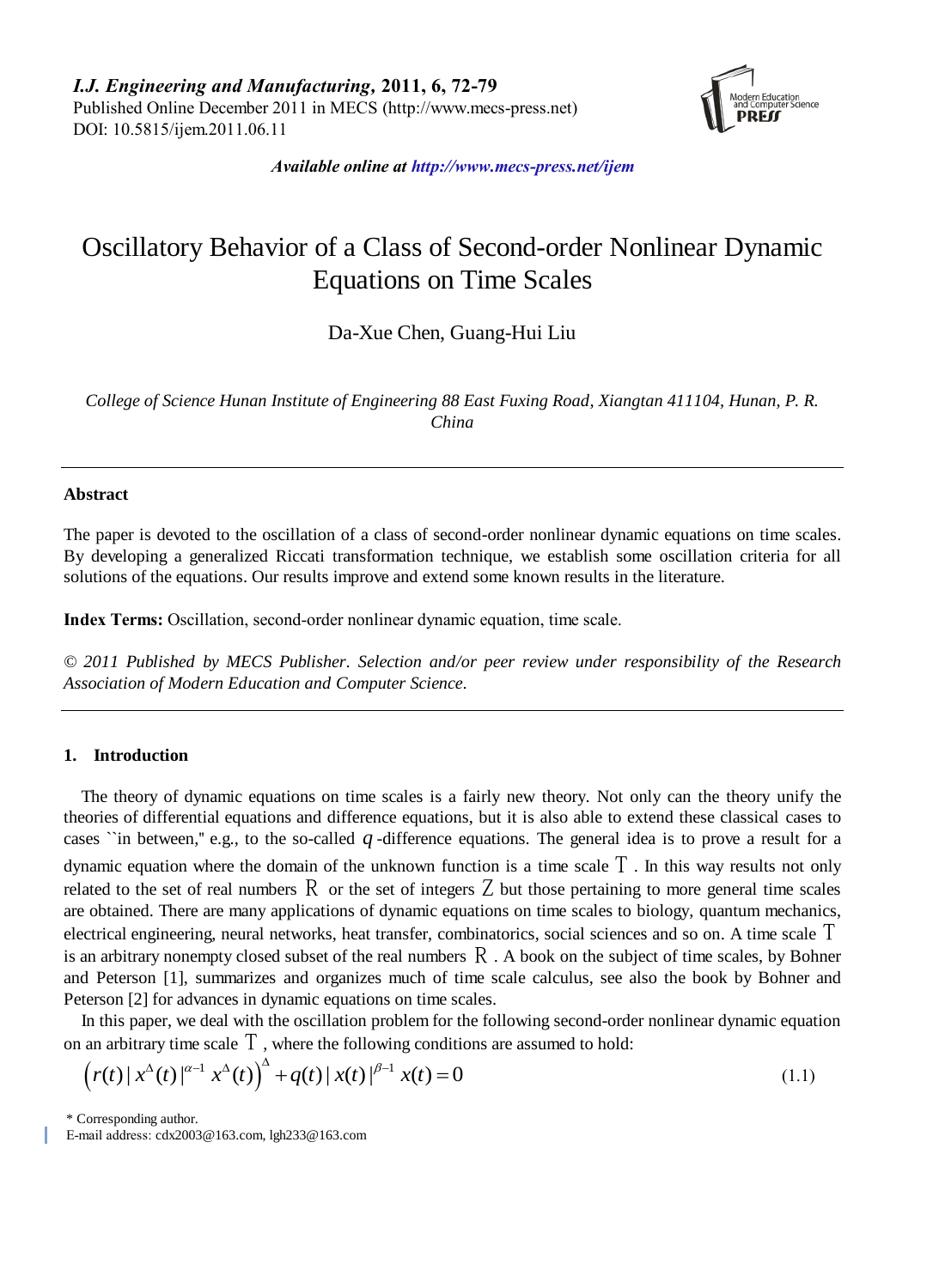- (S<sub>1</sub>)  $\alpha$ ,  $\beta > 0$  are constants and sup  $T = \infty$ ;
- $(S_2)$  *r* and *q* are positive rd-continuous functions defined on the time scale interval  $[t_0, \infty)$ .

By a solution of (1.1) we mean a nontrivial real-valued function  $x \in C_{rd}^1[t_x, \infty)$  for a certain  $t_x \ge t_0$ , which by a solution of (1.1) we mean a nontrivial real-valued function  $x \in C_{rd}[t_x, \infty)$  for a certain  $t_x \ge t_0$ , which<br>has the property that  $r(t) |x^{\Delta}(t)|^{\alpha-1} x^{\Delta}(t) \in C_{rd}^1[t_x, \infty)$  and satisfies (1.1) for  $t \ge t_x$ . Our attenti restricted to those solutions of (1.1) which exist on the half-line  $[t_x, \infty)$  and satisfy  $\sup\{|x(t)|: t > t_*\} > 0$ for any  $t_* \geq t_x$ . A solution *x* of (1.1) is said to be oscillatory if it is neither eventually positive nor eventually negative, otherwise it is nonoscillatory. Equation (1.1) is said to be oscillatory if all its solutions are oscillatory.

During the past years, the oscillation theory of dynamic equations has been developed very rapidly. For some papers on the subject, we refer to [3-8] and the references cited therein.

In 2005, Saker [4] presented some oscillation criteria for (1.1) when  $\alpha = \beta > 1$  is an odd positive integer and  $(S_2)$  holds. In 2008, Hassan [5] obtained some sufficient conditions for the oscillation of (1.1) when  $\alpha = \beta$  is a quotient of odd positive integers and (S<sub>2</sub>) holds. Hassan [5] improved and extended the results of Saker [4]. In the last year, Grace et al. [6] established several new oscillation criteria for (1.1) when  $\alpha$ ,  $\beta$  are quotients of odd positive integers and  $(S_2)$  holds.

However, the cases considered by [4-6] are some special cases of (1.1), and all the results of [4-6] can not be applied to (1.1) when  $\alpha$ ,  $\beta$  are not equal to quotients of odd positive integers. Thus, it is of great interest to investigate the oscillation of (1.1) when  $\alpha$ ,  $\beta > 0$  are constants. In this paper, we will establish some new oscillation criteria for (1.1) when  $\alpha$ ,  $\beta > 0$  are constants. Our results improve and extend the results of [4-6].

The following lemmas are useful in the proof of our main results.

**Lemma 1.1.** (Bohner and Peterson [1], p. 32, Theorem 1.87) Let  $f : \mathbb{R} \to \mathbb{R}$  be continuously differentiable

and suppose 
$$
g: T \to R
$$
 is delta differentiable. Then  $f \circ g: T \to R$  is delta differentiable and satisfies  
\n
$$
(f \circ g)^{\Delta}(t) = \left\{ \int_0^1 f' \Big(g(t) + h\mu(t)g^{\Delta}(t)\Big) dh \right\} g^{\Delta}(t),
$$

where  $\mu(t) := \sigma(t) - t$  is the graininess function on  $\Gamma$ , here  $\sigma(t) := \inf\{s \in \Gamma \mid s > t\}$  is the forward jump operator on T.

**Lemma 1.2.** (Hardy et al. [9]) If  $X$  and  $Y$  are nonnegative, then

$$
\lambda XY^{\lambda-1} - X^{\lambda} \le (\lambda - 1)Y^{\lambda} \quad \text{when } \lambda > 1,
$$

where the equality holds if and only if  $X = Y$ .

# **2. Main Results**

**Theorem 2.1.** Assume that  $(S_1)$ ,  $(S_2)$  and the following condition hold:

$$
\int_{t_0}^{\infty} r^{-1/\alpha}(t) \Delta t = \infty. \tag{2.1}
$$

Furthermore, assume that there exists a positive nondecreasing delta differentiable function  $\varphi$  such that for all  $T > t_1 \ge t_0$ ,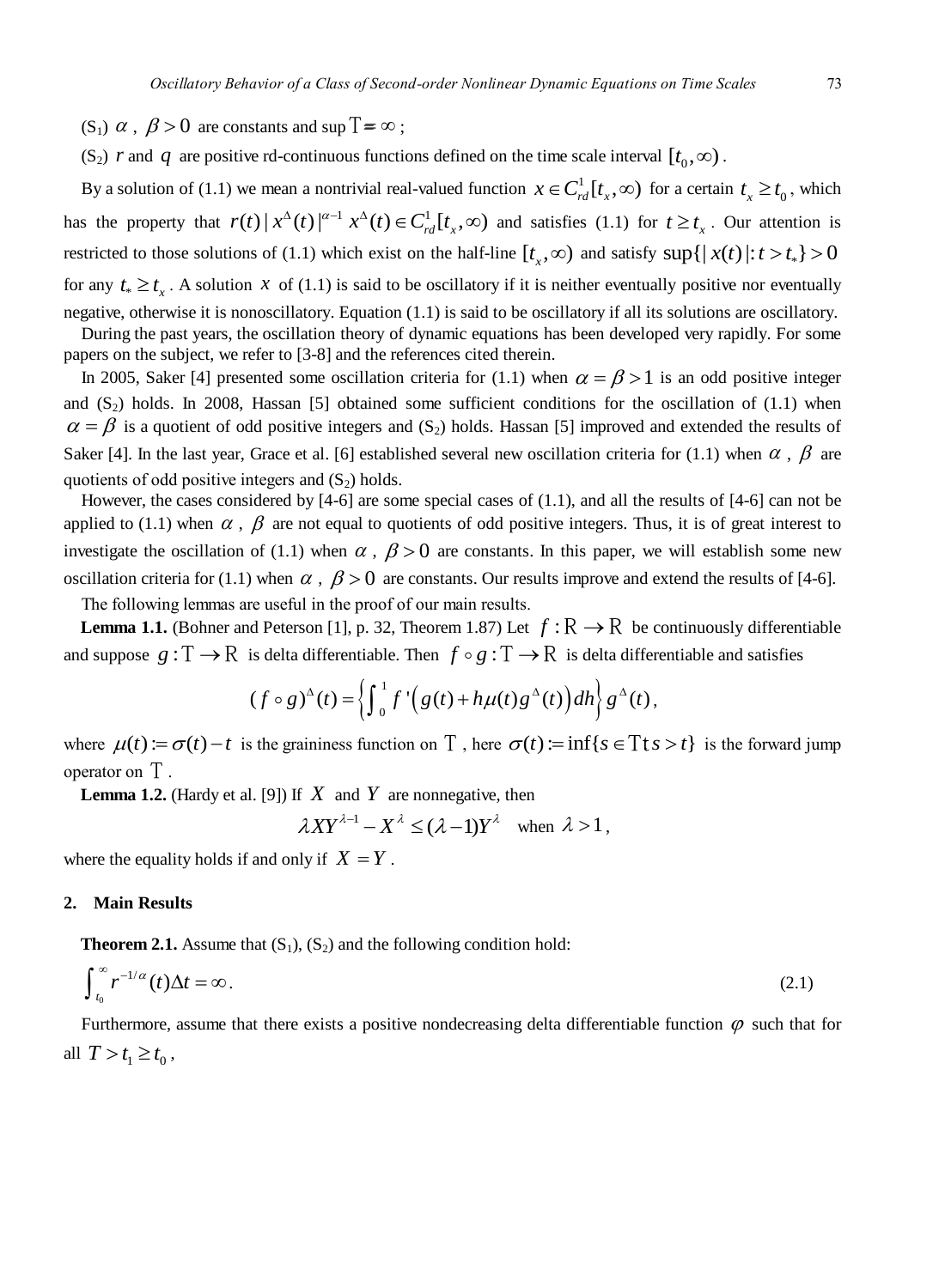74 *Oscillatory Behavior of a Class of Second-order Nonlinear Dynamic Equations on Time Scales*  
\n
$$
\limsup_{t \to \infty} \int_{T}^{t} \left[ q(s) \varphi(s) - \frac{(\alpha/\beta)^{\alpha} r(s) (\varphi^{\Delta}(s))^{\alpha+1}}{(\alpha+1)^{\alpha+1} (\varphi(s)v(s))^{\alpha}} \right] \Delta s = \infty,
$$
\n(2.2)  
\nwhere  $v(t) := \begin{cases} c_1, & \text{if } \alpha < \beta, \\ 1, & \text{if } \alpha = \beta, \\ c_2(u^{\sigma}(t))^{(\alpha-\beta)/\alpha}, & \text{if } \alpha > \beta, \end{cases}$ 

here  $c_1$  and  $c_2$  are any positive constants,  $\sigma$  is the forward jump operator on  $T$ ,  $\left(\int_{t_1} r^{-\alpha} (s) \Delta s\right)$  $\mathcal{L}(t) := \left( \int_{0}^{t} r^{-1/\alpha} (s) \Delta s \right)^{-1}$  $u(t) := \left(\int_{t_1}^t r^{-1/\alpha}(s) \Delta s\right)^{-1}$  and  $u^{\sigma} := u \circ \sigma$ . Then (1.1) is oscillatory.

**Proof.** Let x be a nonoscillatory solution of (1.1). Without loss of generality, we may assume that x is an eventually positive solution of (1.1). Then there exists  $t_1 \ge t_0$  such that  $x(t) > 0$  for  $t \in [t_1, \infty)$ . Therefore, from  $(1.1)$  we have  $=-q(t)x^{\beta}(t) < 0$ 

$$
(r(t) | x^{\Delta}(t) |^{\alpha-1} x^{\Delta}(t))^{\Delta} = -q(t) x^{\beta}(t) < 0
$$

for  $t \ge t_1$ . Thus, we see that  $r(t) | x^{\Delta}(t) |^{\alpha-1} x^{\Delta}(t)$  is strictly decreasing on  $[t_1, \infty)$  and is eventually of one sign. We claim  $x^{\Delta}(t) > 0$  for  $t \in [t_1, \infty)$ . Assume on the contrary, then there exists  $t_2 \ge t_1$  such that  $x^{\Delta}(t_2) \le 0$ . Take  $t_3 > t_2$ . Then we obtain<br> $r(t) |x^{\Delta}(t)|^{\alpha-1} x^{\Delta}(t) \le r(t_3) |x^{\Delta}(t_3)|^{\alpha-1} x^{\Delta}(t_3)$ 

Then we obtain  
\n
$$
r(t) |x^{\Delta}(t)|^{\alpha-1} x^{\Delta}(t) \leq r(t_3) |x^{\Delta}(t_3)|^{\alpha-1} x^{\Delta}(t_3)
$$
\n
$$
< r(t_2) |x^{\Delta}(t_2)|^{\alpha-1} x^{\Delta}(t_2)
$$

for  $t \in [t_3, \infty)$ . Let  $M := r(t_3) |x^{\Delta}(t_3)|^{\alpha-1}$  $M := r(t_3) |x^{\Delta}(t_3)|^{\alpha-1} x^{\Delta}(t_3) < 0$ . Then we get  $x^{\Delta}(t) \le -(-M)^{1/\alpha} r^{-1/\alpha}(t)$  for  $t \in [t_3, \infty)$ . Integrating both sides of the last inequality from  $t_3$  to  $t$ , we have<br>  $x(t) - x(t_3) \le -(-M)^{1/\alpha} \int_{t_3}^t r^{-1/\alpha}(s) \Delta s$ 

$$
x(t) - x(t_3) \le -(-M)^{1/\alpha} \int_{t_3}^t r^{-1/\alpha}(s) \Delta s
$$

for  $t \in [t_3, \infty)$ . Letting  $t \to \infty$  and using (2.1), we conclude  $\lim_{t \to \infty} x(t) = -\infty$ . This contradicts the fact that

 $f(x(t)) > 0$  for  $t \in [t_1, \infty)$ . Thus, we have  $x^{\Delta}(t) > 0$  for  $t \in [t_1, \infty)$ . Let  $w(t) := r(t)(x^{\Delta}(t))^{\alpha} \frac{\varphi(t)}{x^{\beta}(t)}$  $\frac{1}{t}$  $w(t) := r(t)(x^{\Delta}(t))^{\alpha} \frac{\varphi(t)}{\beta}$  $\frac{\partial}{\partial x^{\beta}}(t)$  $= r(t)(x^{\Delta}(t))^{\alpha} \frac{\varphi(t)}{t^{\alpha}}$  for

 $t \in [t_1, \infty)$ . Then by the formulas

$$
(FG)^{\Delta} = F^{\Delta}G + F^{\sigma}G^{\Delta}
$$

and

$$
(F/G)^{\hat{}} = F^{\hat{}} / G^{\sigma} - FG^{\hat{}} / (GG^{\sigma})
$$

for the delta derivatives of the product  $FG$  and the quotient  $F/G$  of differentiable functions  $F$  and  $G$ , where  $\sigma$  is the forward jump operator on  $T$ ,  $F^{\sigma} := F \circ \sigma$  and  $G^{\sigma} := G \circ \sigma$ , we get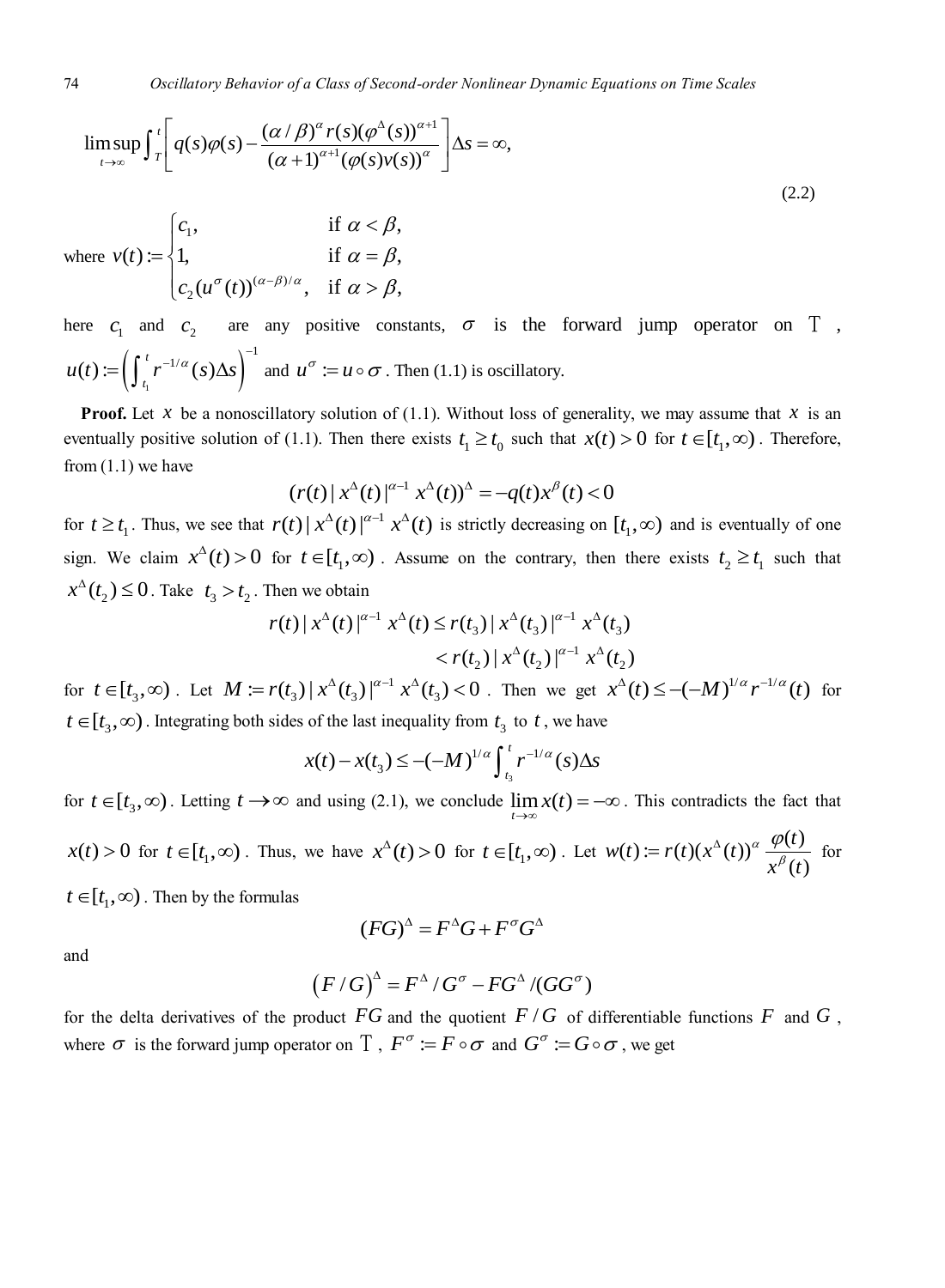Oscillatory Behavior of a Class of Second-order Nonlinear Dynamic Equations on Time Scales  
\n
$$
w^{\Delta} = \left(r(x^{\Delta})^{\alpha}\right)^{\Delta} \frac{\varphi}{x^{\beta}} + \left(r(x^{\Delta})^{\alpha}\right)^{\sigma} \left(\frac{\varphi}{x^{\beta}}\right)^{\Delta}
$$
\n
$$
= \left(r(x^{\Delta})^{\alpha}\right)^{\Delta} \frac{\varphi}{x^{\beta}} + \left(r(x^{\Delta})^{\alpha}\right)^{\sigma} \left(\frac{\varphi^{\Delta}}{(x^{\beta})^{\sigma}} - \frac{\varphi(x^{\beta})^{\Delta}}{x^{\beta}(x^{\beta})^{\sigma}}\right).
$$
\n(12)

For 
$$
t \ge t_1
$$
, since  $(r(t)(x^{\Delta}(t))^{\alpha})^{\Delta} = -q(t)x^{\beta}(t)$ , we have  
\n
$$
w^{\Delta} = -q\varphi + \left(r(x^{\Delta})^{\alpha}\right)^{\sigma} \left(\frac{\varphi^{\Delta}}{(x^{\beta})^{\sigma}} - \frac{\varphi(x^{\beta})^{\Delta}}{x^{\beta}(x^{\beta})^{\sigma}}\right)
$$
\n
$$
= -q\varphi + \frac{w^{\sigma}}{\varphi^{\sigma}}\varphi^{\Delta} - \varphi \frac{w^{\sigma}}{\varphi^{\sigma}}\frac{(x^{\beta})^{\Delta}}{x^{\beta}}.
$$
\n(2.3)

For  $t \in [t_1, \infty)$ , since  $0 < x(t) \leq x^{\sigma}(t)$ , by Lemma 1.1 and by the formula  $x^{\sigma}(t) = x(t) + \mu(t)x^{\Delta}(t)$ we obtain

$$
(x^{\beta}(t))^{\Delta} = \beta x^{\Delta}(t) \int_0^1 [x(t) + h\mu(t)x^{\Delta}(t)]^{\beta-1} dh
$$
  
\n
$$
= \beta x^{\Delta}(t) \int_0^1 [(1-h)x(t) + hx^{\sigma}(t)]^{\beta-1} dh
$$
  
\n
$$
\geq \begin{cases} \beta x^{\Delta}(t) \int_0^1 (x^{\sigma}(t))^{\beta-1} dh, & \text{if } 0 < \beta \leq 1, \\ \beta x^{\Delta}(t) \int_0^1 x^{\beta-1}(t) dh, & \text{if } \beta > 1 \end{cases}
$$
  
\n
$$
= \begin{cases} \beta (x^{\sigma}(t))^{\beta-1} x^{\Delta}(t), & \text{if } 0 < \beta \leq 1, \\ \beta x^{\beta-1}(t) x^{\Delta}(t), & \text{if } \beta > 1. \end{cases}
$$

Therefore, for  $t \in [t_1, \infty)$  we conclude

we conclude  
\n
$$
\frac{(x^{\beta}(t))^{\Delta}}{x^{\beta}(t)} \ge \begin{cases} \beta(x^{\sigma}(t))^{\beta-1} x^{\Delta}(t) / x^{\beta}(t), & \text{if } 0 < \beta \le 1, \\ \beta x^{\Delta}(t) / x(t), & \text{if } \beta > 1. \end{cases}
$$

For  $t \in [t_1, \infty)$ , since  $0 < x(t) \leq x^{\sigma}(t)$ , we obtain

$$
(x^{\beta}(t))^{\Delta}/x^{\beta}(t) \ge \beta x^{\Delta}(t)/x^{\sigma}(t) \text{ for all } \beta > 0.
$$

Hence, from (2.3 ) we find

$$
w^{\Delta} \le -q\varphi + \frac{w^{\sigma}}{\varphi^{\sigma}} \varphi^{\Delta} - \beta \varphi \frac{w^{\sigma}}{\varphi^{\sigma}} \frac{x^{\Delta}}{x^{\sigma}} \quad \text{on } [t_1, \infty).
$$
 (2.4)

From the definition of *w* we get  $r^{1/\alpha} x^{\Delta} = (wx^{\beta}/\varphi)^{1/\alpha}$ .

Since  $r^{1/\alpha}(t)x^{\beta}(t)$  is strictly decreasing and  $t \leq \sigma(t)$  on  $[t_1, \infty)$ , we have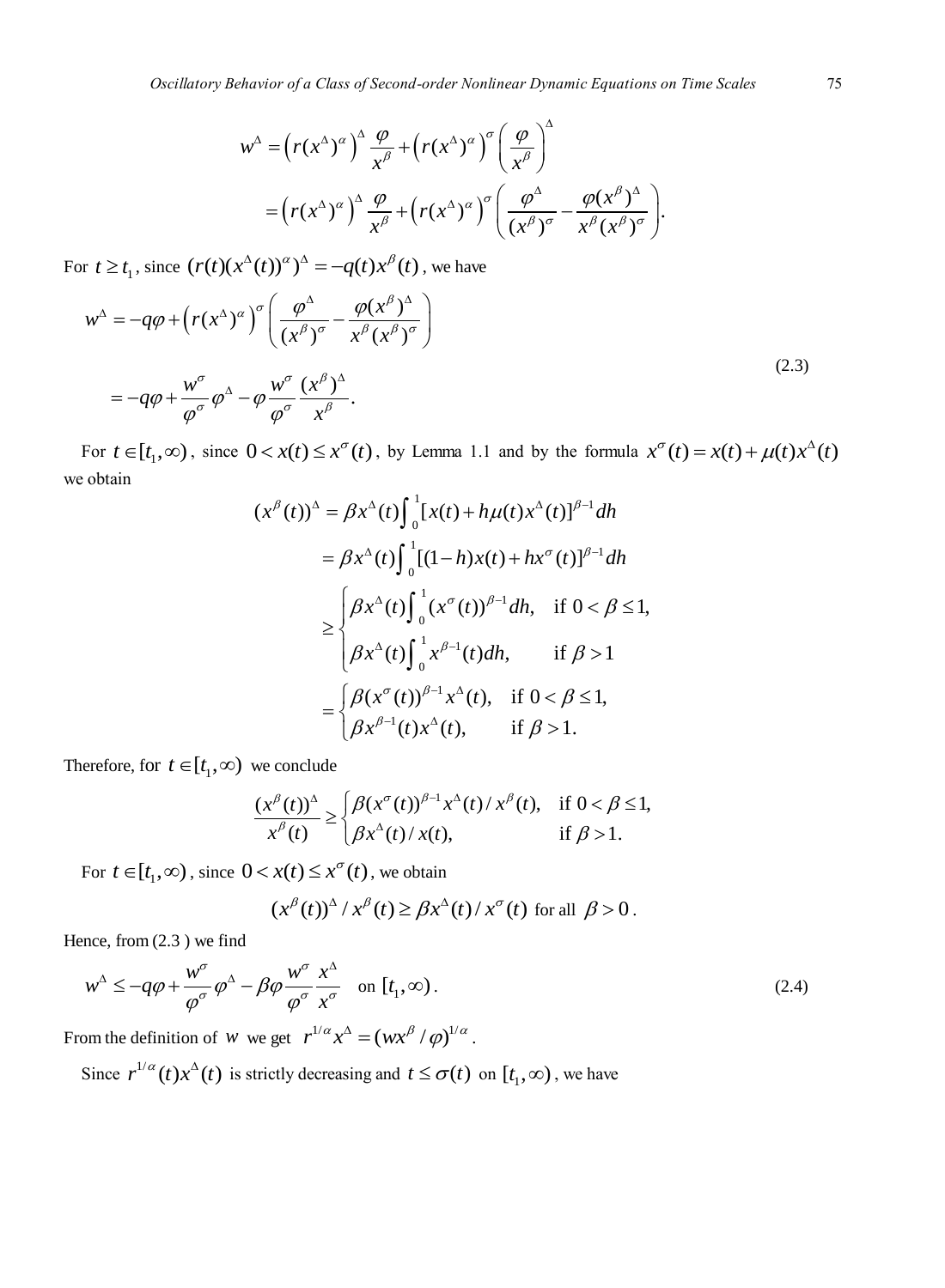$r^{1/\alpha} x^{\Delta} \ge (r^{1/\alpha} x^{\Delta})^{\sigma} = (w^{\sigma} (x^{\sigma})^{\beta} / \varphi^{\sigma})^{1/\alpha}$  on  $[t_1, \infty)$ .

Thus, from (2.4) we obtain for 
$$
t \in [t_1, \infty)
$$
  
\n
$$
w^{\Delta} \le -q\varphi + \frac{w^{\sigma}}{\varphi^{\sigma}} \varphi^{\Delta} - \frac{\beta \varphi(w^{\sigma})^{(1+\alpha)/\alpha}}{r^{1/\alpha} (\varphi^{\sigma})^{(1+\alpha)/\alpha}} (x^{\sigma})^{(\beta-\alpha)/\alpha}.
$$
\n(2.5)

Next, we consider the following three cases:

Case (i). Let 
$$
\alpha < \beta
$$
. For  $t \in [t_1, \infty)$ , since  $x^{\sigma}(t) \ge x(t) \ge x(t_1) > 0$ , we have  
\n
$$
(x^{\sigma})^{(\beta-\alpha)/\alpha}(t) \ge (x(t_1))^{(\beta-\alpha)/\alpha} := c_1.
$$
\n(2.6)

Case (ii). Let  $\alpha = \beta$ . Then, for  $t \in [t_1, \infty)$  we get

$$
(x^{\sigma})^{(\beta-\alpha)/\alpha}(t) = 1. \tag{2.7}
$$

Case (iii). Let  $\alpha > \beta$ . Since  $r(t)(x^{\Delta}(t))^{\alpha}$  is strictly decreasing on  $[t_1, \infty)$ , for  $t \in [t_1, \infty)$  we have

$$
r(t)(x^{\Delta}(t))^{\alpha} \leq r(t_1)(x^{\Delta}(t_1))^{\alpha} := b.
$$

Hence, we obtain  $x^{\Delta}(t) \leq b^{1/\alpha} r^{-1/\alpha}(t)$  for  $t \in [t_1, \infty)$ . Integrating both sides of the last inequality from  $t_1$ to  $t$ , we have

$$
x(t) \leq x(t_1) + b^{1/\alpha} \int_{t_1}^t r^{-1/\alpha}(s) \Delta s \text{ for } t \in [t_1, \infty).
$$

Therefore, there exist a constant  $b_1 > 0$  and  $t_4 > t_1$  such that  $x(t) \le b_1 \int_{t_1}^{t_2} f(t) dt$  $f(t) \le b_1 \int_t^t r^{-1/\alpha}(s) \Delta s := b_1 u^{-1}(t)$  $x(t) \le b_1 \int_{t_1}^t r^{-1/\alpha}(s) \Delta s := b_1 u^{-1}(t)$  for  $t \in [t_4, \infty)$ . Hence, for  $t \in [t_4, \infty)$  we get

$$
(x^{\sigma}(t))^{(\beta-\alpha)/\alpha} \ge c_2 (u^{\sigma}(t))^{(\alpha-\beta)/\alpha},
$$
\n(2.8)

where  $c_2 := (b_1)^{(\beta - \alpha)/\alpha}$ .

Thus, for all 
$$
\alpha, \beta > 0
$$
 and for  $t \in [t_4, \infty)$ , from (2.5)-(2.8) it follows that  
\n
$$
w^{\Delta} \le -q\varphi + \frac{w^{\sigma}}{\varphi^{\sigma}} \varphi^{\Delta} - \frac{\beta \varphi(w^{\sigma})^{(1+\alpha)/\alpha}}{r^{1/\alpha} (\varphi^{\sigma})^{(1+\alpha)/\alpha}} \nu.
$$
\n(2.9)

Taking  $\lambda = (\alpha + 1)/\alpha$ , 1/  $1/(\alpha+1)$  $X = \frac{(\beta \varphi v)^{1/\lambda}}{v^{\alpha+1} \sigma} w$ *r*  $\frac{(\varphi v)^{1/\lambda}}{(\alpha+1)\varphi^{\sigma}}$   $w^{\sigma}$  $\beta\varphi$  $=\frac{\left(\rho\varphi v\right)}{r^{1/(\alpha+1)}\varphi^{\sigma}} w^{\sigma}$  and

1/ /  $(\varphi^{\Delta})$  $(\beta \varphi \nu)$  $Y = \frac{(\varphi^{\Delta})^{\alpha} r}{\sqrt{(\varphi^{\Delta})^{\alpha}}}$ *v*  $\alpha$   $\alpha$ <sup>1/ $\lambda$ </sup>  $a_{\ell} \rho_{\alpha}$  $\varphi$  $\lambda^{\alpha}(\beta\varphi$ Δ  $=\frac{(\varphi \; )}{2\alpha}$ , by (2.9) and Lemma 1.2 we obtain

$$
w^{\Delta} \le -q\varphi + \frac{(\alpha/\beta)^{\alpha}r(\varphi^{\Delta})^{\alpha+1}}{(\alpha+1)^{\alpha+1}(\varphi v)^{\alpha}} \text{ on } [t_4,\infty).
$$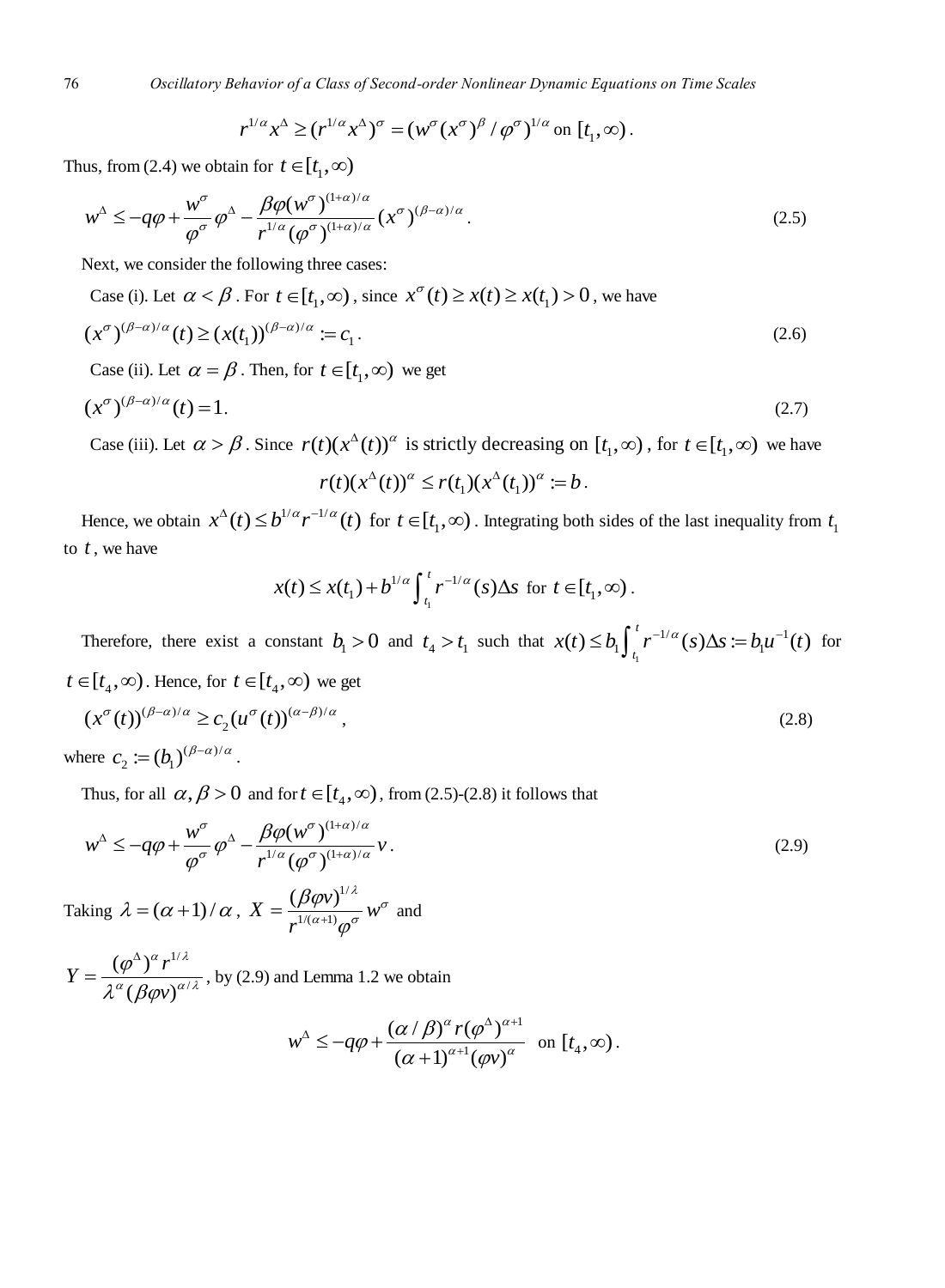Integrating both sides of the last inequality from 
$$
t_4
$$
 to t, we obtain for  $t \in [t_4, \infty)$   

$$
\int_{t_4}^{t} \left[ q(s)\varphi(s) - \frac{(\alpha/\beta)^{\alpha} r(s)(\varphi^{\Delta}(s))^{\alpha+1}}{(\alpha+1)^{\alpha+1}(\varphi(s)v(s))^{\alpha}} \right] \Delta s
$$

$$
\leq w(t_4) - w(t) < w(t_4).
$$

Hence, we get

$$
\limsup_{t\to\infty}\int_{t_4}^t\left[q(s)\varphi(s)-\frac{(\alpha/\beta)^{\alpha}r(s)(\varphi^{\Delta}(s))^{\alpha+1}}{(\alpha+1)^{\alpha+1}(\varphi(s)v(s))^{\alpha}}\right]\Delta s
$$
  
\$\leq w(t\_4)<\infty\$,

which contradicts (2.2). The proof is complete.

Next, we consider the case when

$$
\int_{t_0}^{\infty} r^{-1/\alpha}(t) \Delta t < \infty \tag{2.10}
$$

holds, which implies that (2.1) doesn't hold.

**Theorem 2.2.** Assume that  $(S_1)$ ,  $(S_2)$  and  $(2.10)$  hold. Furthermore, assume that there exists a positive nondecreasing delta differentiable function  $\varphi$  such that for all  $T > t_1 \ge t_0$ , (2.2) and the following condition hold:

$$
\int_{T}^{\infty} \left( \frac{1}{r(z)} \int_{T}^{z} k^{\beta}(s) q(s) \Delta s \right)^{1/\alpha} \Delta z = \infty, \tag{2.11}
$$

where  $k(t) := \int_{t}^{\infty} r^{-1/\alpha}(s) \Delta s$ . Then (1.1) is oscillatory.

**Proof.** Assume that  $x$  is a nonoscillatory solution of (1.1). Without loss of generality, we may assume that x is an eventually positive solution of (1.1). Then there exists  $t_1 \ge t_0$  such that  $x(t) > 0$  for  $t \in [t_1, \infty)$ . Proceeding as in the proof of Theorem 2.1, we obtain that  $r(t) |x^{\Delta}(t)|^{\alpha-1} x^{\Delta}(t)$  is strictly decreasing on  $[t_1, \infty)$  and is eventually of one sign. Therefore, there are two cases for the sign of  $x^{\Delta}(t)$ . The proof when  $x^{\Delta}(t)$  is eventually positive is similar to that of Theorem 2.1 and hence is omitted.

Next, assume that  $x^{\Delta}(t)$  is eventually negative. Then there exists  $t_2 \ge t_1$  such that  $x^{\Delta}(t) < 0$  for  $t \in [t_2, \infty)$ . Thus, from (1.1) we have  $(r(t)(-x^{\Delta}(t))^{\alpha})^{\Delta} = q(t)x^{\beta}(t) > 0$  $(-x^{\Delta}(t))^{\alpha}$   $\Big)^{\Delta} = q(t)x^{\beta}(t) > 0$  for  $t \in [t_2, \infty)$ , which implies that  $r(t)(-x^{\Delta}(t))^{\alpha}$  is strictly increasing on  $[t_2, \infty)$ . Hence, we have<br> $r(s)(-x^{\Delta}(s))^{\alpha} \ge r(t)(-x^{\Delta}(t))^{\alpha}$  for

$$
r(s)(-x^{\Delta}(s))^{\alpha} \ge r(t)(-x^{\Delta}(t))^{\alpha} \text{ for } s \ge t \ge t_2.
$$

Then for  $s \ge t \ge t_2$  we conclude

$$
-x^{\Delta}(s) \geq r^{-1/\alpha}(s)r^{1/\alpha}(t)(-x^{\Delta}(t)).
$$

Integrating both sides of the last inequality from  $t \ge t_2$  to  $z \ge t$  and letting  $z \to \infty$ , for  $t \in [t_2, \infty)$  we get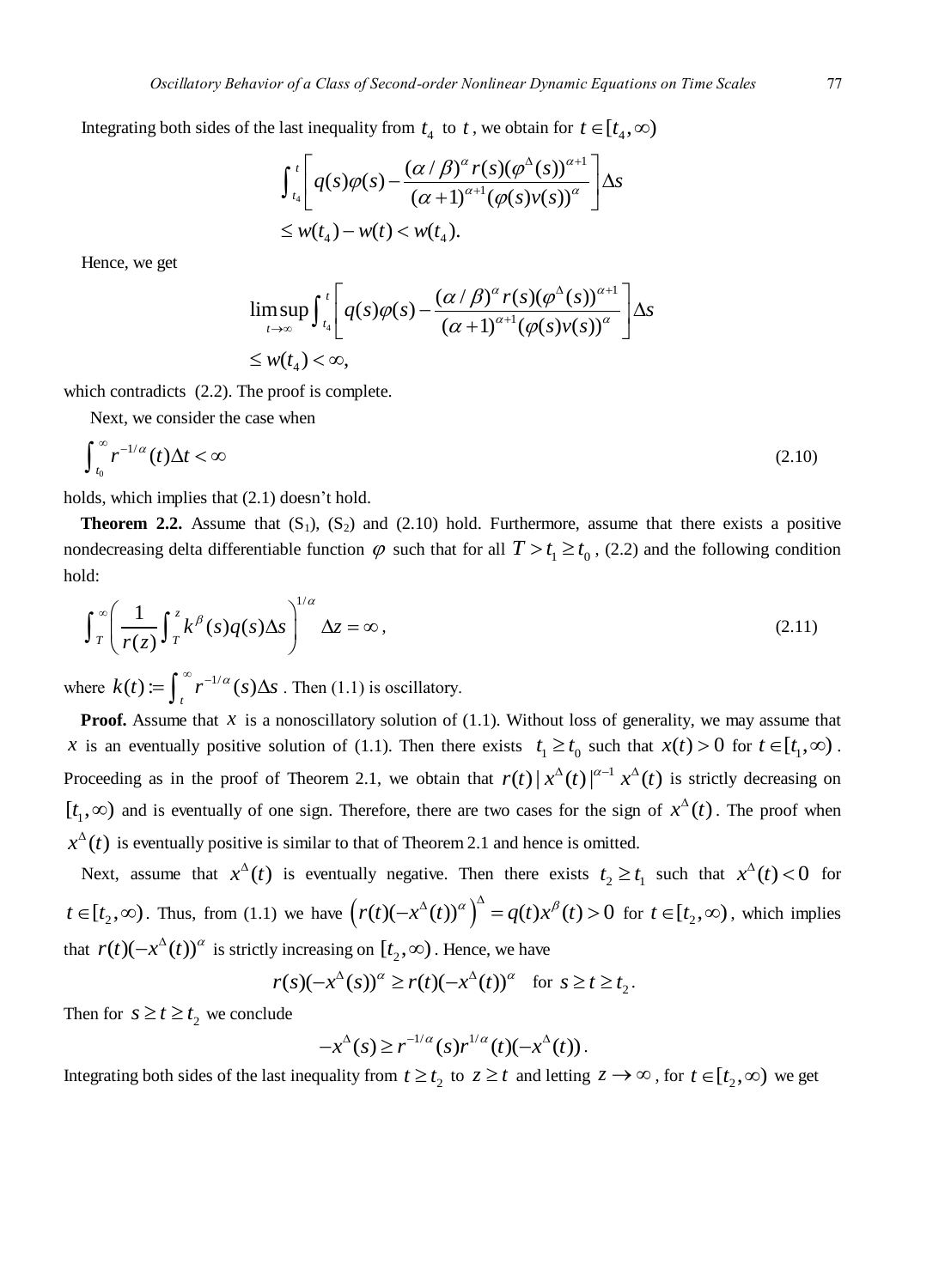$$
x(t) \ge \left(\int_t^{\infty} r^{-1/\alpha}(s) \Delta s\right) r^{1/\alpha}(t) (-x^{\Delta}(t))
$$
  
\n
$$
:= k(t) r^{1/\alpha}(t) (-x^{\Delta}(t))
$$
  
\n
$$
\ge k(t) r^{1/\alpha}(t_2) (-x^{\Delta}(t_2))
$$
  
\n
$$
:= ck(t),
$$
  
\nwhere  $c := -r^{1/\alpha}(t_2) x^{\Delta}(t_2) > 0$ . Thus, from (1.1) we obtain  
\n
$$
\left(r(t) (-x^{\Delta}(t))^{\alpha}\right)^{\Delta} = q(t) x^{\beta}(t) \ge c^{\beta} k^{\beta}(t) q(t)
$$

for 
$$
t \in [t_2, \infty)
$$
. Integrating both sides of the last inequality from  $t_2$  to t, for  $t \in [t_2, \infty)$  we have  
\n
$$
r(t)(-x^{\Delta}(t))^{\alpha} \ge r(t_2)(-x^{\Delta}(t_2))^{\alpha} + c^{\beta} \int_{t_2}^{t} k^{\beta}(s)q(s) \Delta s
$$
\n
$$
> c^{\beta} \int_{t_2}^{t} k^{\beta}(s)q(s) \Delta s.
$$

Hence, we obtain  $-x^{\alpha}(t) > \left(\frac{1}{r(t)}c^{\beta}\right)_{t_2}$  $f(t) > \left(\frac{1}{r(t)}c^{\beta}\int_{t_0}^{t} k^{\beta}(s)q(s)\Delta s\right)^{1/2}$  $\frac{1}{(t)}c^{\beta}\!\int_{t_{2}}^{t}$  $f(x^{\Delta}(t)) > \left(\frac{1}{r(t)}c^{\beta}\int_{t_2}^t k^{\beta}(s)q(s)\Delta s\right)$  $f^{\Delta}(t) > \left(\frac{1}{r(t)}c^{\beta}\int_{t_2}^{t}k^{\beta}(s)q(s)\Delta s\right)^{1/\alpha}$  $-x^{\Delta}(t) > \left(\frac{1}{r(t)}c^{\beta}\int_{t_2}^t k^{\beta}(s)q(s)\Delta s\right)^{1/\alpha}$  fo for  $t \in [t_2, \infty)$ . Integrating both sides of the last

inequality from  $t_2$  to  $t$ , we find

e find  

$$
x(t) \le x(t_2) - c^{\beta/\alpha} \int_{t_2}^t \left( \frac{1}{r(z)} \int_{t_2}^z k^{\beta}(s) q(s) \Delta s \right)^{1/\alpha} \Delta z
$$

for  $t \in [t_2, \infty)$ . Letting  $t \to \infty$  and using (2.11), we see  $\lim_{t \to \infty} x(t) = -\infty$ . This contradicts the fact that  $x(t) > 0$  for  $t \in [t_1, \infty)$ . The proof is complete.

**Remark 2.1.** From Theorems 2.1 and 2.2, we can obtain many different sufficient conditions for the oscillation of (1.1) with different choices of the function  $\varphi$ .

For instance, let  $\varphi(t) = 1$ , then  $\varphi^{\Delta}(t) = 0$  and Theorems 2.1 and 2.2 imply the following results, respectively.

**Corollary 2.1.** Suppose that  $(S_1)$ ,  $(S_2)$  and  $(2.1)$  hold. Furthermore, assume that  $\int_{t_0}^{\infty} q(t) \Delta t = \infty$ . Then  $(1.1)$ is oscillatory.

**Corollary 2.2.** Suppose that  $(S_1)$ ,  $(S_2)$ ,  $(2.10)$  and  $(2.11)$  hold. Furthermore, assume that  $\int_{t_0}^{\infty} q(t) \Delta t = \infty$ . Then (1.1) is oscillatory.

### **References**

- [1] M. Bohner and A. Peterson, *Dynamic Equations on Time Scales: An Introduction with Applications,* Boston: Birkhäuser, 2001.
- [2] M. Bohner and A. Peterson, *Advances in Dynamic Equations on Time Scales*, Boston: Birkhäuser, 2003.
- [3] D.-X. Chen, "Oscillation and asymptotic behavior for *n* th-order nonlinear neutral delay dynamic equations on time scales," Acta Appl. Math., vol. 109, no. 3, pp. 703-719, March 2010.